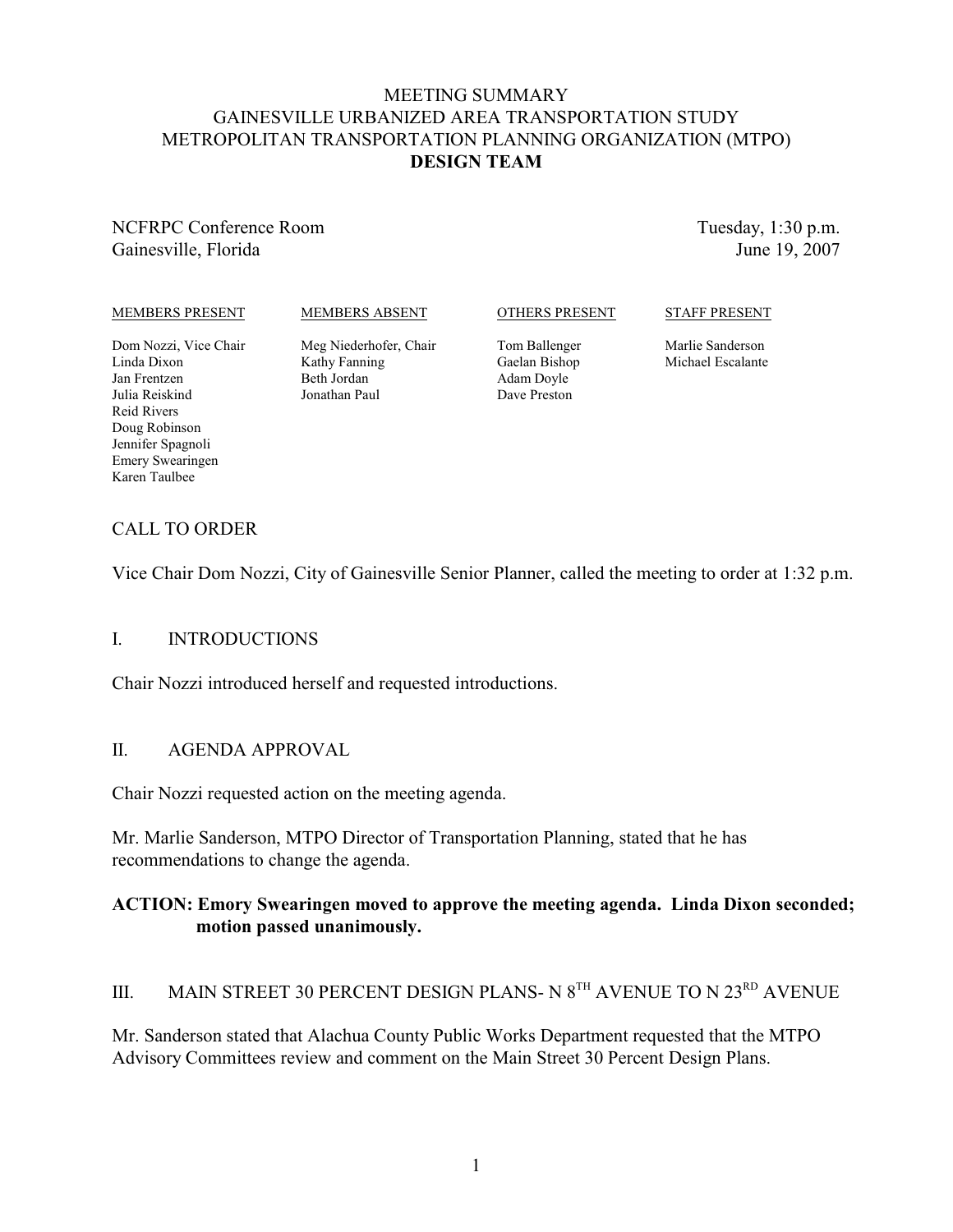Ms. Jennifer Spagnoli, Alachua County Traffic Engineer, discussed the Main Street 30 Percent Design Plans and answered questions. She noted that the County would try to get easements to complete the gaps in the sidewalks.

Mr. Gaelan Bishop, Volkert & Associates Project Engineer, noted that the County's and the Florida Department of Transportation's (FDOT's) respective Main Street projects needed to be coordinated.

Ms. Karen Taulbee, FDOT Transportation Specialist, stated that she would inform FDOT's Main Street Project consultant.

Ms. Spagnoli added that the County would be realigning the Post Office entrance opposite a Gainesville Main Street Shopping Center driveway.

Mr. Sanderson asked Ms. Spagnoli to review Exhibit 1 for accuracy and inform MTPO staff of any corrections.

## **ACTION: Reid Rivers moved to recommend that the Alachua County Commission approve the Main Street 30 Percent Design Plans. Linda Dixon seconded; motion passed 8 to 1.**

## IV. WILLISTON ROAD AT SW  $62<sup>ND</sup>$  AVENUE TRAFFIC SIGNALIZATION

Mr. Sanderson stated that, last fall, FDOT requested a waiver to the mast arm requirement for a new signal at the intersection of SW 62<sup>nd</sup> Avenue and Williston Road (State Road 121). He said the MTPO, at its December  $14<sup>th</sup>$  meeting, referred the issue to its Advisory Committees. He added that the MTPO, at its May 31<sup>st</sup> meeting revised Policy 7.2.1 of the *MTPO Urban Design Manual* to state:

*"All new signals within Alachua County shall be mast arms with horizontal signal heads. Exceptions to this policy may be granted if all three of the following conditions are met:*

- *• the intersection is located in unincorporated Alachua County and outside the Gainesville Urbanized Area;*
- *• one of the intersecting roads has not been built to an urban, four-lane crosssection; and*
- *• the intersection must satisfy the Manual Uniform Traffic Control Devices (MUTCD) warrant number seven crash experience.*

*Exceptions for installing post-mounted signals or vertical heads on mast arms may be granted on a case-by-case basis."*

Mr. Sanderson and Ms. Taulbee discussed traffic signal options for the Williston Road (State Road 121) and SW  $62<sup>nd</sup>$  Avenue intersection and answered questions.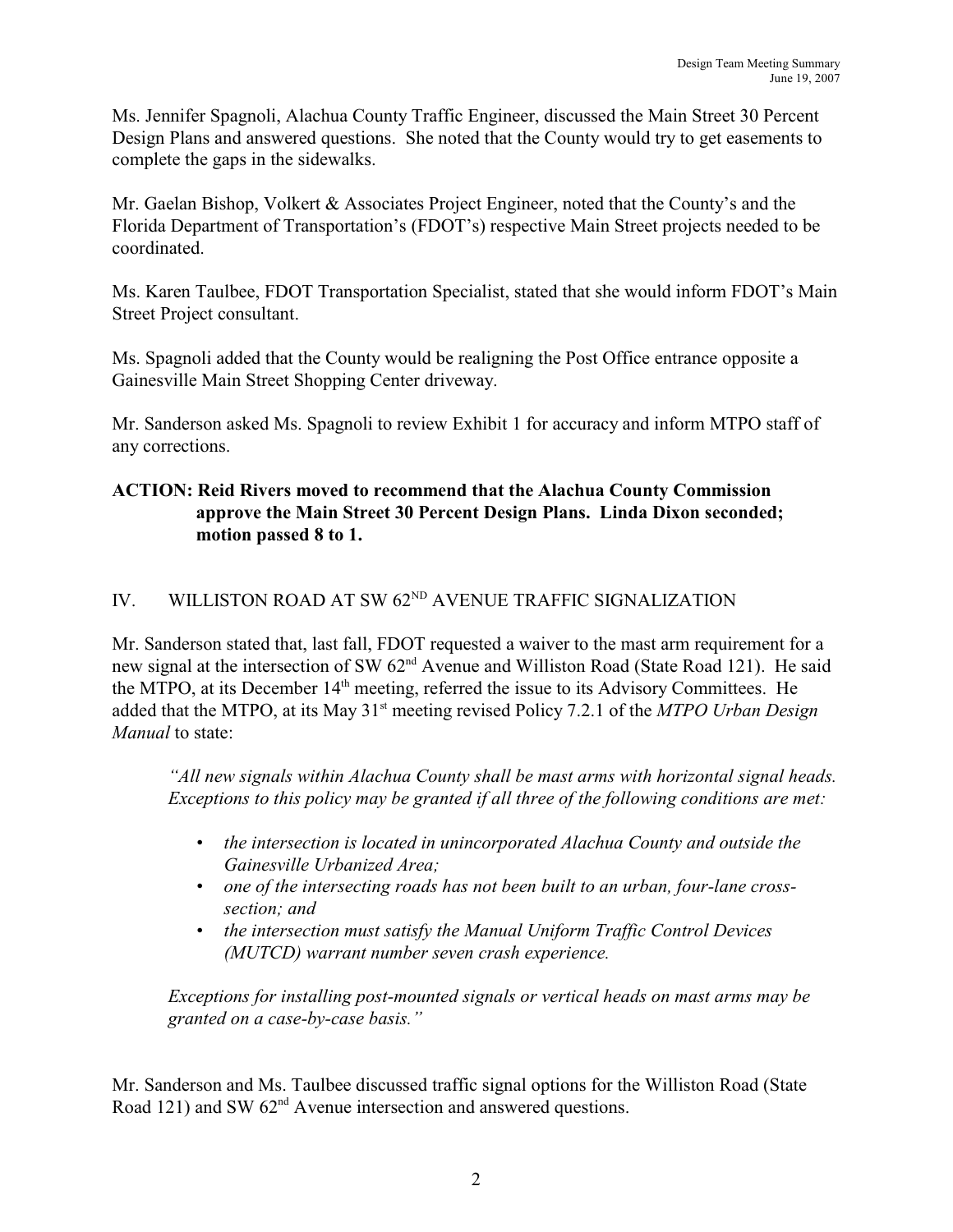Mr. Emory Swearingen, City of Gainesville Public Works Manager, discussed his concern regarding making an informed decision based on crash data.

## **ACTION: Linda Dixon moved to recommend that the MTPO grant the exception to allow strain-poled traffic signals at the Williston Road (State Road 121) and SW 62nd Avenue intersection contingent upon a Technical Advisory Committee finding that the documentation of the crash cause is addressed by the traffic signal and that the safety project cost benefit analysis demonstrates the advantage of the strain pole. Reid Rivers seconded; motion passed unanimously.**

Mr. Sanderson stated that he would provide Mr. Swearingen with crash analysis from FDOT.

## V. CONTEXT SENSITIVE DESIGN

Mr. Sanderson stated that the Design Team deferred its discussion of Context Sensitive Design to its next meeting to discuss the following issues:

- *1. whether the Design Team should forward a comment to the MTPO that the MTPO Urban Design Manual is a one-size-fits-all document that is not context-sensitive and it does not provide guidelines for the full range of contexts- Urban, Suburban and Rural;*
- *2. whether the Design Team should forward a comment to the MTPO that the MTPO Urban Design Manual be amended to be more context sensitive and to the extent appropriate, be compatible with City and County design standards;*
- *3. the issue of conflicts between the MTPO Urban Design Manual and local government develop regulations;*
- *4. whether to deal with conflicts among City and County agency documents on a case by case basis; and*
- *5. whether to identify where the conflicts are and how to proceed.*

Vice Chair Nozzi discussed context sensitive design modifications to the *MTPO Urban Design Policy Manual* and answered questions.

#### VI. UPCOMING MEETING

Mr. Sanderson stated that the next MTPO meeting is August  $9<sup>th</sup>$  at 3:00 p.m. He said that the next Design Team meeting is scheduled for July  $17<sup>th</sup>$  at the NCFRPC Conference Room.